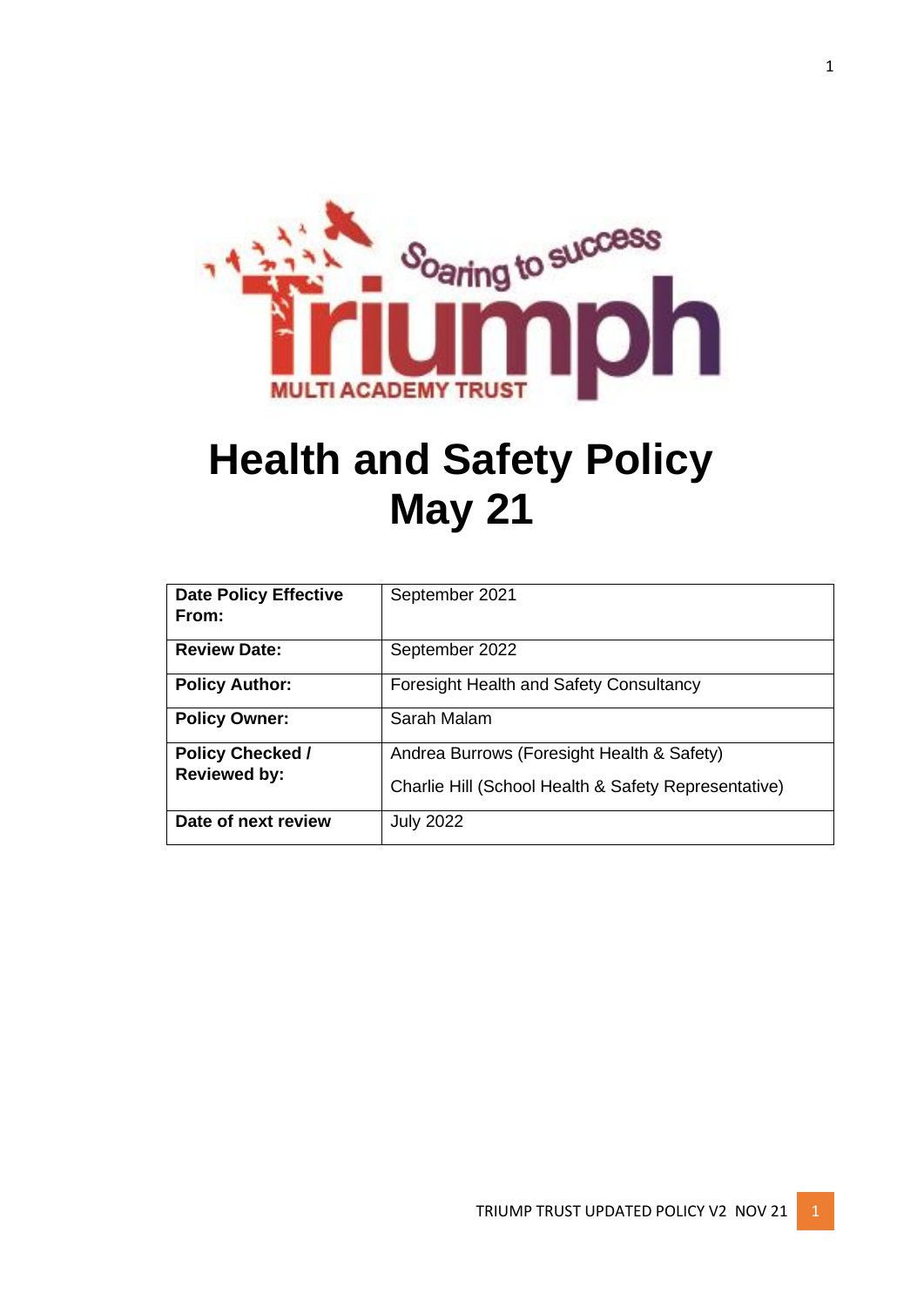# **CONTENTS PAGE**

## **1.0 Introduction**

- **2.0 Policy Aim, Objectives and Statement of Intent**
	- **2.1 Policy Aim**
	- **2.2 Policy Objectives**
	- **2.3 Policy Statement**

## **3.0 Organisation, Roles and Responsibilities**

- **3.1 Roles and Responsibilities**
- **3.2 General**
- **3.3 CEO and Board of the Multi Academy Trust**
- **3.4 Chair of Governors and Governing Body's**
- **3.5 Head Teachers**
- **3.6 Management Committee, Deputy Head Teacher's, Assistant Heads, Department Heads, Curriculum and Subject Leaders**
- **3.7 Employees**
- **3.8 Pupils and students**
- **3.9 Visitors and volunteers**
- **3.7 Shared users**
- **3.8 Lettings**
- **4.0 Arrangements**
	- **4.1 Setting health and safety objectives**
	- **4.2 Provision of health and safety training**
	- **4.3 Provision of joint consultation**
	- **4.4 Specialist health and safety advice and support**
	- **4.5 Establishing channels of communication**
	- **4.6 Financial arrangements**
	- **4.7 Other arrangements, See A Z of Arrangement**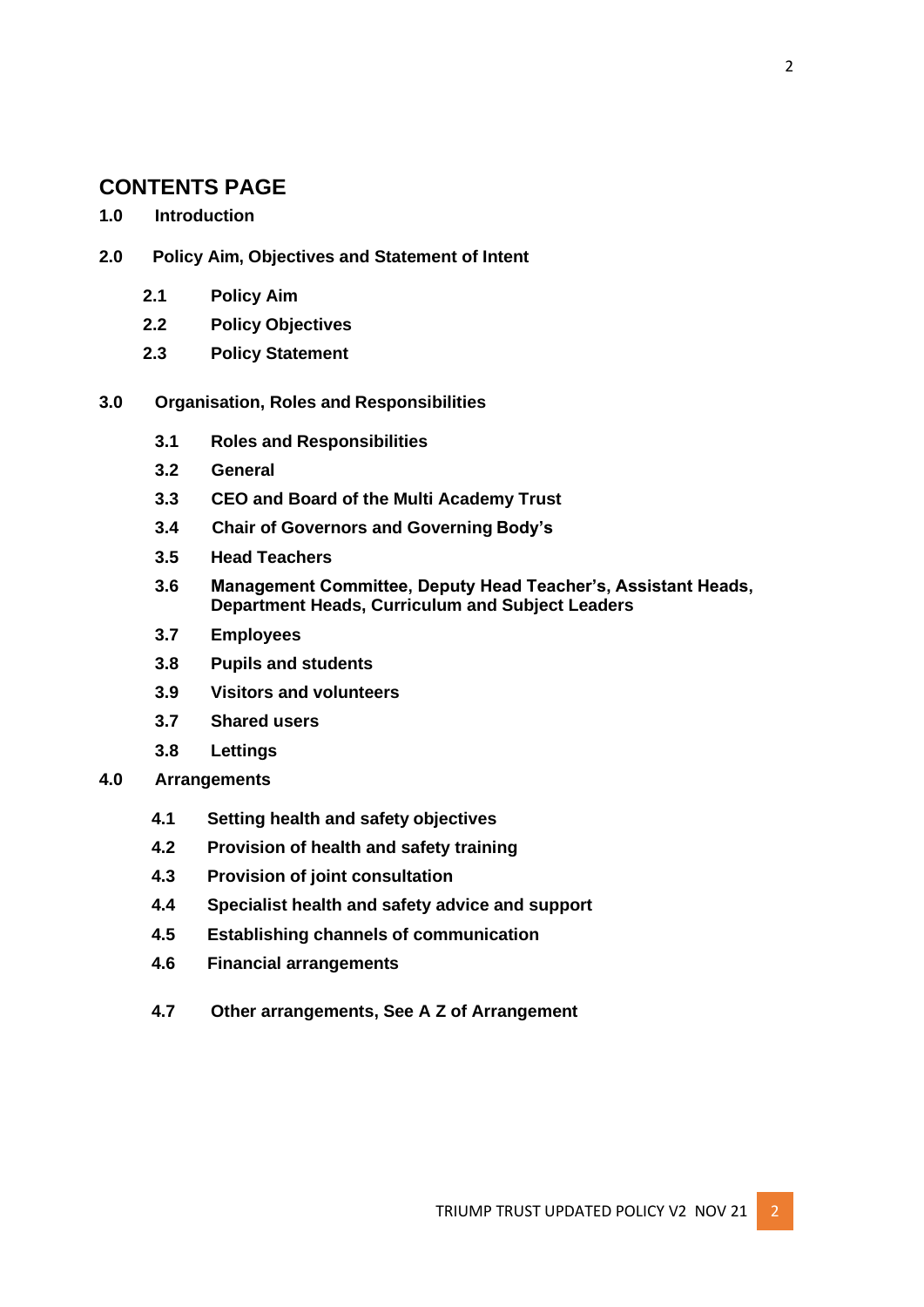#### **1.0 Introduction**

The Multi-Academy Trust's Health and Safety Policy Document details its commitment to effective, successful health and safety management. It contains a statement of intent, together with organisational details of the arrangements and monitoring systems for Health and Safety management.

The Trust's Health and Safety Policy is central to an understanding `that health and safety must feature prominently in all aspects of the operation of each school to ensure compliance with the health and safety legislation.'

This policy relates to The Multi-Academy Trust and will ensure compliance with statutory and Ofsted requirements by establishing clearly defined roles, responsibilities, and arrangements at both a strategic and local level.

| School Name           | <b>School Address</b>  | Headteacher     | Chair of LGB         |
|-----------------------|------------------------|-----------------|----------------------|
| Court House           | 736 Sewall Highway,    | Sarah Malam     | LJ Winterburn        |
| Green                 | Coventry               |                 |                      |
| Primary               | <b>CV6 7JJ</b>         |                 |                      |
| School                |                        |                 |                      |
| Alderman's            | Alderman's Green Road, | Jenny Tegerdine | <b>Hayley Shortt</b> |
| Green                 | Alderman's Green,      |                 |                      |
| Community             | Coventry,              |                 |                      |
| <b>Primary School</b> | CV <sub>2</sub> 1PP    |                 |                      |

This policy document sets the required health and safety standards for:

In addition, Ofsted requires that the Multi Academy Trust hold various other documentation relating to health and safety. This policy reinforces the culture of the Trust in relation to the importance of health, safety, welfare, and wellbeing of all that visit the schools, this includes both employees and visitors.

There are three parts to this Policy: -

| $\mathbf{1}$ | Aim, objective and statement of intent                              |  |
|--------------|---------------------------------------------------------------------|--|
|              | Declaration of intent by the Trustees and Head Teachers             |  |
| 2            | Organisation                                                        |  |
|              | The management structure and defining of roles and responsibilities |  |
| 3            | Arrangements                                                        |  |
|              | The procedures and systems necessary for implementing the policy.   |  |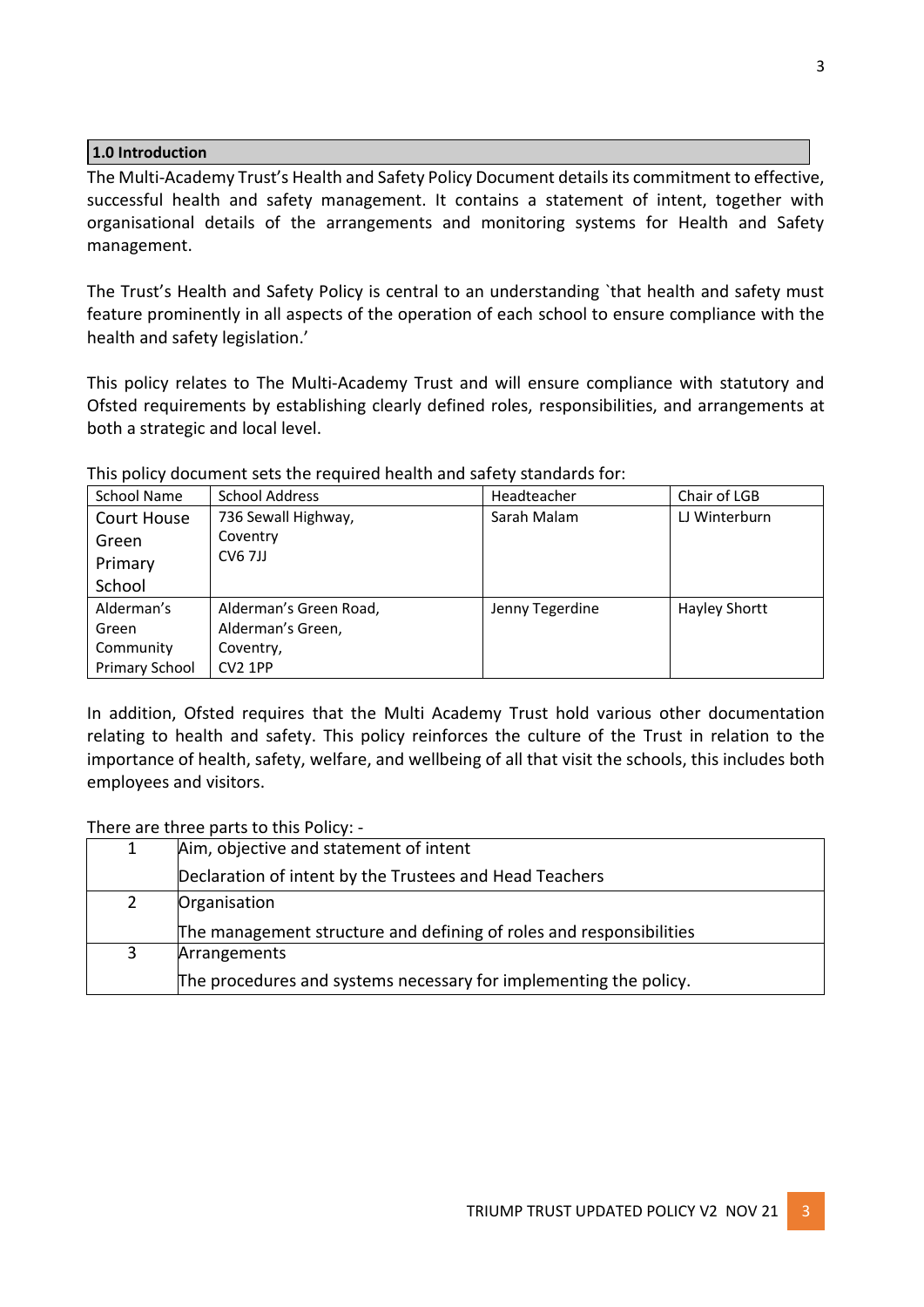#### **2.0 Policy aim, objectives and statement of intent**

## **2.1 Policy Aim**

To be a Multi-Academy Trust where everyone can undertake their roles and responsibilities and fulfil their potential free from work related or education related injury or ill health; this includes all employees, agency staff, peripatetic staff, volunteers, pupils, partners, and others who may be affected by our work activities.

## **2.2 Policy Objectives**

- ❖ To conduct all activities safely and in compliance with legislative standards
- ❖ To provide safe working and learning conditions
- ❖ To ensure a systematic approach to the identification of risks and the allocation of resources to control them
- $\cdot \cdot$  To be a Trust that promotes a positive health and safety culture that is demonstrated by open communication and a shared commitment to the importance of health, safety, and welfare
- $\dots$  To promote the principles of sensible risk management which enables innovation and learning

## **2.3 Policy Statement**

The Multi-Academy Trust recognises and accepts its responsibility as an employer and provider of education; and will provide a safe and healthy workplace and learning environment for all staff, pupils and such other persons as may be affected by its activities.

The Multi-Academy Trust will strive to meet and adhere to all relevant health and safety legislation and educational standards, to demonstrate statutory compliance.

Good health and safety management will be an integral part of the way that the Trust operates and will be considered across all work activities and across the wide range of educational activities delivered.

The Multi-Academy Trust will ensure that we have access to competent technical advice on health and safety matters to assist us in meeting our objectives; we will do this by:

o Accessing the services of a competent Health and Safety Practitioner.

The Multi-Academy Trust will:

- $\dots$  Seek to ensure that its buildings, grounds, plant and equipment meet appropriate health and safety standards.
- ❖ Promote health and safety training to ensure competence and awareness
- $\cdot \cdot$  Develop and communicate information on sensible risk management and safe working practices.
- ❖ Require all employees and encourage the support all pupils and visitors to show a proper personal concern for their own safety, for that of the people around them through management example, through joint consultation, within the delivery of the curriculum and through pastoral care.
- ❖ Require staff to exercise due care and attention, and observe safe working methods, including those inherent in their professional conduct or training.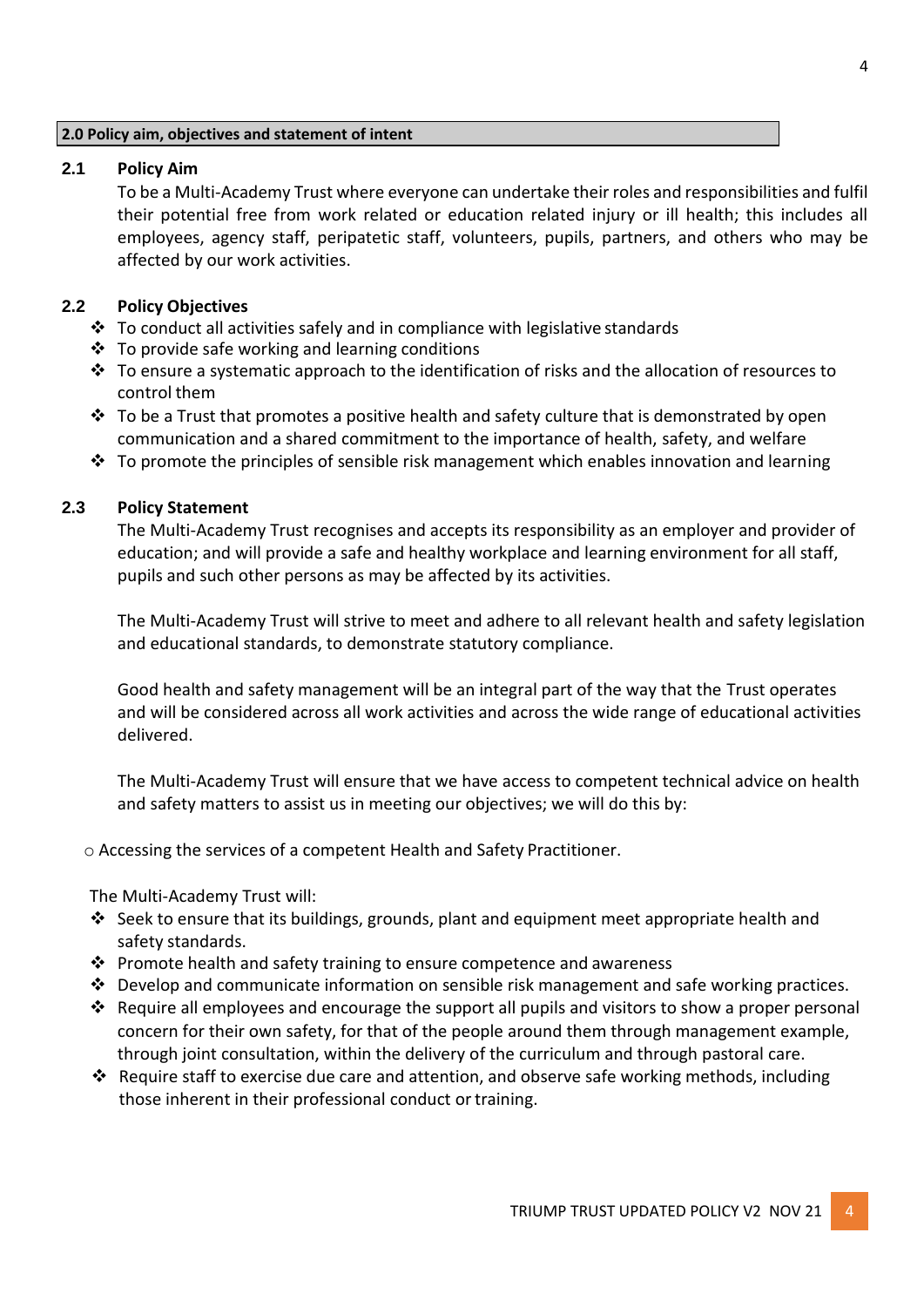The Multi-Academy Trust will adopt a planned risk-based approach to health and safety management based on the principles of sensible risk management. This will involve:

- ❖ Assessment of hazards and associated risks
- ❖ Identification and implementation of preventive and protective control measures against those risks to an acceptable/ tolerable level
- ❖ Monitoring the effectiveness of those measures including the enforcement of proper working practices by the senior leadership team and other supervising staff members and the review of incident statistics
- ❖ Including health and safety requirements/responsibilities into contract conditions which will be enforced by the governing body, senior leadership team and other supervising staff members
- ❖ Provision of information, instruction, training and protective equipment to staff (and pupils where required)
- ❖ Review of risk assessments, policies, procedures and practices at regular interval and where additional information is gained through monitoring or following an incident.

It is a requirement of the Multi-Academy Trust that this policy statement and its implications be understood and acted upon by all staff, governors, and other relevant persons within the Trust. Linked to this policy statement are documents recording the organisational arrangements and procedures by which we will ensure that the policy is implemented effectively.

Copies of the policy will be issued to all Staff, Trustees and Local Governing Bodies and will be available from the Trust website with the master copy held by the School Office Manager on behalf of the CEO, Directors, all Head Teachers, and their Local Governing Bodies.

This Policy will be reviewed and approved by the Multi-Academy Trust annually. It will be reviewed on or before September each year.

| Accountable people                                  | Position                  | Signature              | Date     |
|-----------------------------------------------------|---------------------------|------------------------|----------|
| On behalf of the Trust                              | <b>Board of the Trust</b> | <b>Carmen Hibbert</b>  | 17.11.21 |
|                                                     |                           |                        |          |
| <b>Court House Green Primary</b><br>School          | <b>Head Teacher</b>       | Sarah Malam            | 22.11.21 |
| Alderman's Green Community<br><b>Primary School</b> | <b>Head Teacher</b>       | <b>Jenny Tegerdine</b> | 22.11.21 |

# **3.0 Organisation Roles and Responsibilities**

# **3.1 General**

The Health and Safety at Work Act 1974 and subordinate legislation states that all employees have health and safety responsibilities when at work. Although some duties and responsibilities may be delegated, accountability for health, safety and welfare at work is not transferable and cannot be evaded.

# **3.2 Health & Safety roles and responsibilities**

Successful health and safety management depends on a systematic approach throughout the Trust so that health and safety become fully integrated with all other aspects of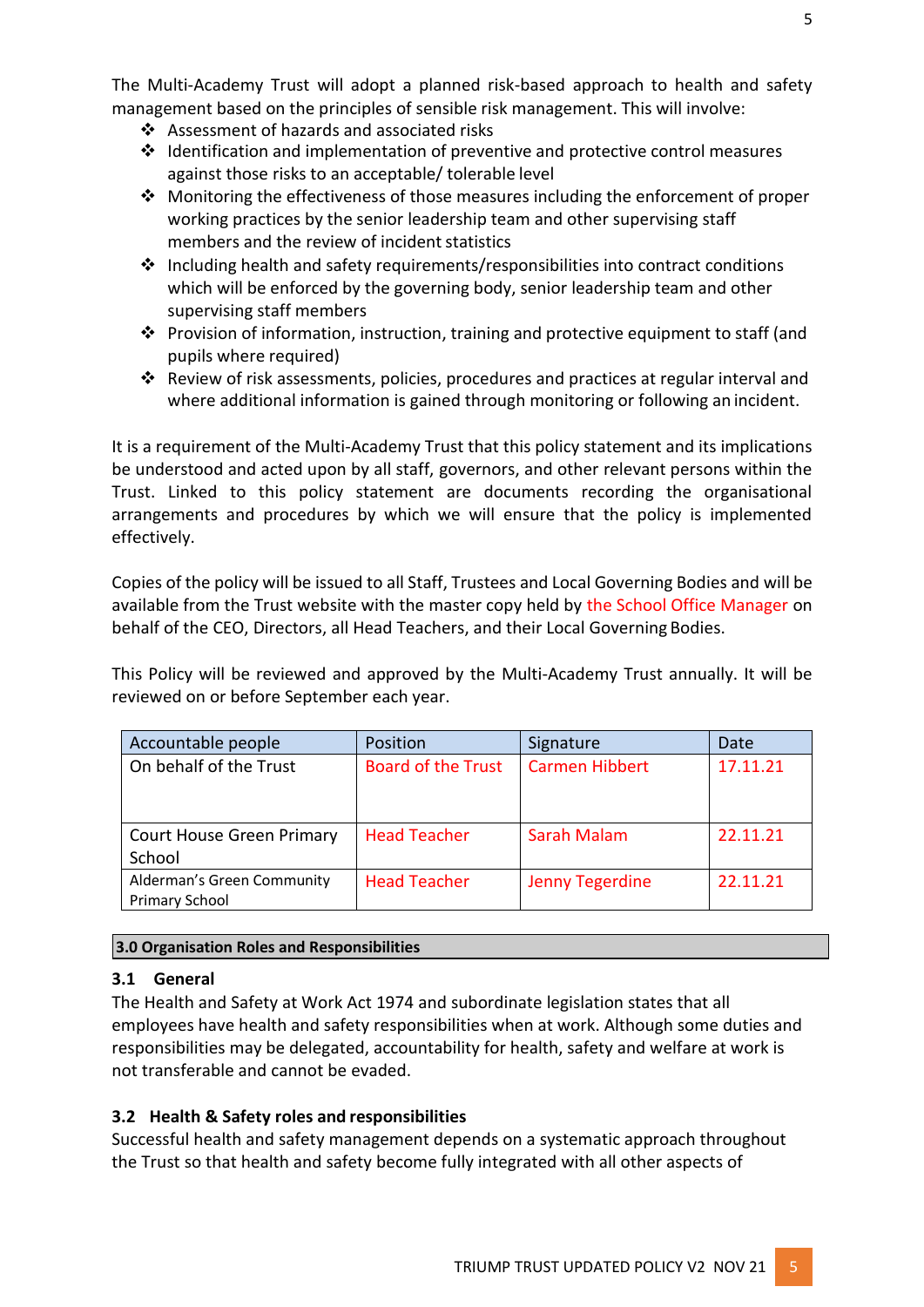management. A proactive health and safety culture will require strategic leadership from the CEO, Board, Local Governing Body and Head Teachers with support from all staff. This policy assigns roles and responsibilities to Multi-Academy Trust post holders as specified below:

## **3.3 CEO and Board of the Trust**

The CEO and Board of Multi-Academy Trust has overall accountability for health and safety at the MAT. The CEO and board can delegate responsibility but cannot discharge their accountability. The CEO and Board will develop, implement, monitor and review the MATs safety management systems on a regular basis to be satisfied that systems are robust and demonstrate statutory compliance.

Health and safety matters will be considered within the MATs decision making process (as set out within policies and procedures, and any statutory provisions set out in legislation).

The CEO and Board will ensure that adequate resources are made available to implement successful health and safety management that conforms to all relevant statutes. Health and safety matters will be considered and accounted for when making managerial decisions.

The CEO and Board of Multi-Academy Trust will:

- ❖ Provide clear and visible health and safety leadership that encourages employee involvement in improving health and safety standards
- ❖ Ensure that all decisions made reflect their health and safety intentions as articulated in the Trust's health and safety policy statement
- ❖ Implement the effective operation of an integrated health and safety management structure that supports successful health and safety management
- ❖ Monitor health and safety arrangements that includes progress against the Trust's health and safety action plan. There will be regular reports into Board and at the very least, oversight on an annual basis. The provision of adequate resources to enable the delegation of their health and safety responsibilities
- ❖ Produce a health and safety policy and devise appropriate procedures for managing health and safety related issues
- $\div$  Ensure that they develop, implement, monitor and effectively review agreed policies, guidance or procedures where appropriate
- ❖ As part of their decision-making process, consider the costs of implementing the health and safety policies, seeking, and setting aside reasonable funding for their implementation
- ❖ Receive and action health and safety reports from the Head Teachers at least annually, to demonstrate, monitor and evaluate the effectiveness of the health and safety management systems across the Trust and at individual schools/academy's
- ❖ Ensure when awarding contracts that health and safety is included in specifications and contract conditions.
- ❖ Ensure that the Trust and each individual school/academy has access to competent health and safety advice
- ❖ Work proactively to promote a positive safety culture

## **3.4 Chair of Governors and Governing Body's**

❖ Ensure that they implement, monitor and effectively review agreed policies,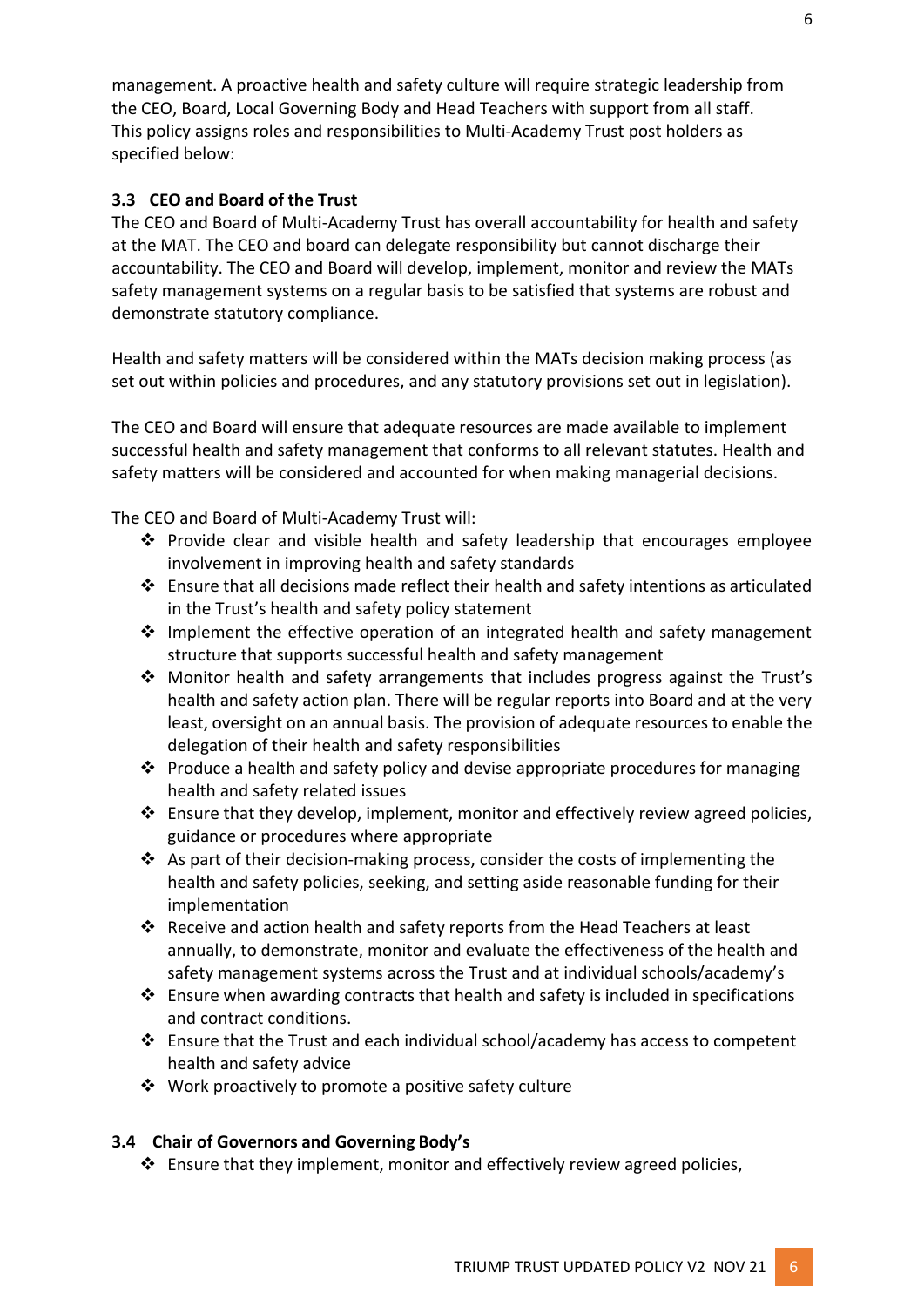guidance or procedures where appropriate.

- $\dots$  As part of their decision making, consider the costs of implementing the health and safety policies, seeking, and setting aside reasonable funding for their implementation.
- ❖ Receive and action regular and routine health and safety reports from the Head Teacher to enable it to monitor and evaluate the effectiveness of the health and safety management systems.
- $\dots$  Ensure when awarding contracts that health and safety is included in specifications and contract conditions.
- ❖ Ensure that the Trust and schools have access to competent health and safety advice
- ❖ Work proactively to promote a positive safety culture

## **3.5 Head Teachers**

The Head Teachers have been appointed by the Trust, CEO and Governing Body as the responsible person for Health and Safety within their schools/academies. The Head Teachers will promote the adequate and proper consideration of health and safety to senior managers and employees within their school.

The Head Teachers will present an annual report to the Trust on the health and safety performance of their school, which will include:

- Accident statistics
- Setting performance related targets and objectives
- Measuring health and safety performance
- Provision of an effective Health and Safety Committee process
- Monitoring of health and safety to include:
	- Auditing
	- Inspection
	- Accident recording and investigation
	- Review of performance
	- Training

## **Critical incidents will be escalated to the CEO, the Board and Governing Body in accordance with the Trust's Risk Management Policy**

## **Under the direction of the Local Governing Body, the Head Teacher will:**

- ❖ Ensure that satisfactory health and safety standards are maintained through effective management and risk assessment processes;
- ❖ Ensure that when making decision/arranging new projects for the service area, health, safety, welfare and wellbeing issues are considered and dealt with fully;
- ❖ Ensure that adequate health and safety communication channels exist within their area of control;
- ❖ Ensure that adequate resources are provided to maintain health, safety and welfare, and manage these resources on a risk priority basis;
- ❖ Work proactively to promote a positive safety culture;
- ❖ Ensure that procedures exist and are effectively implemented to identify and provide the information, instruction, training and supervision needed to ensure health and safety;
- $\dots$  Seek to proactively develop and improve and health and safety within their area of responsibility;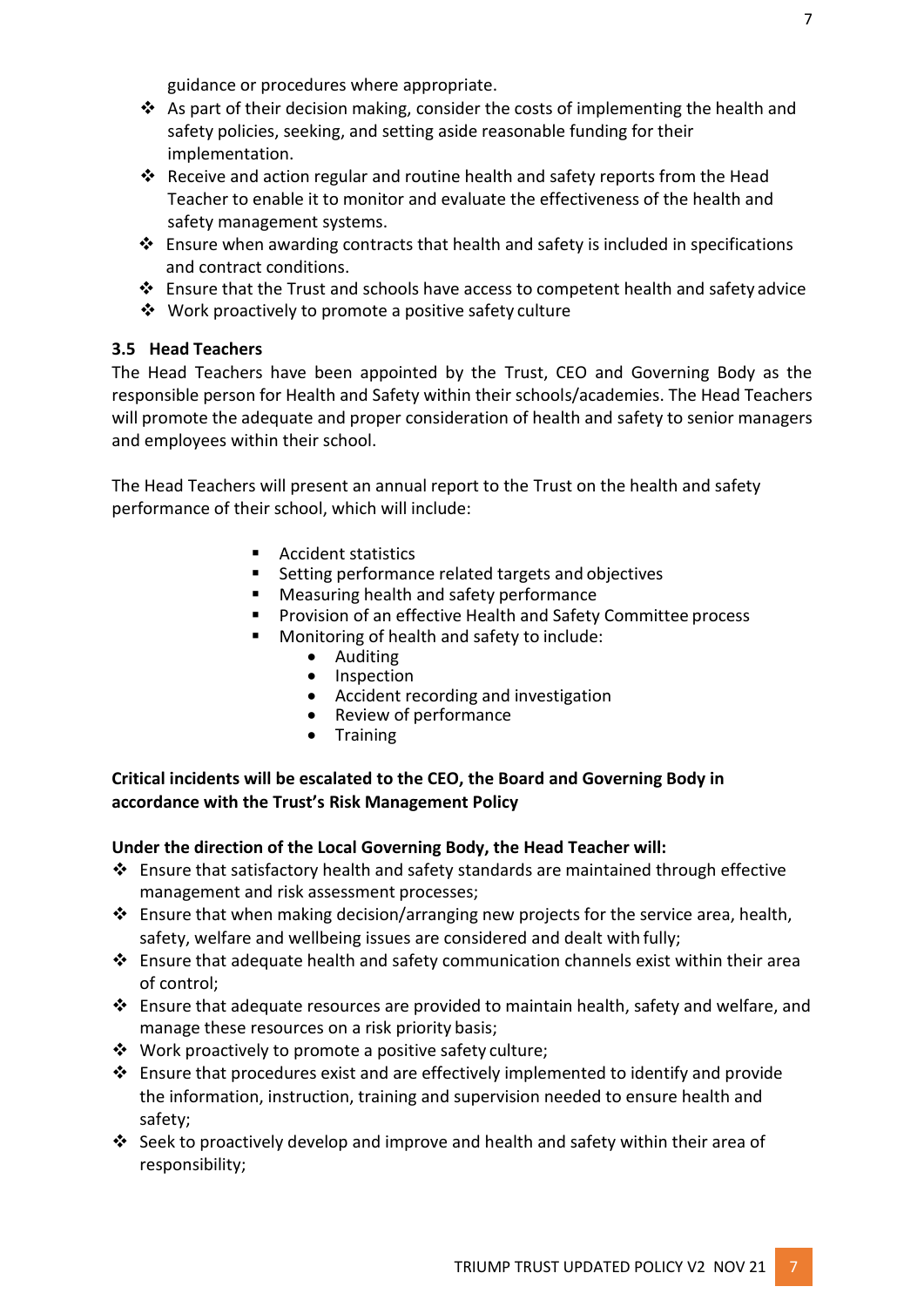- ❖ Ensure procedures are in place for the reporting and recording of accidents and incidents, and near miss investigation and taking appropriate action to prevent recurrence within the statutory time scales;
- ❖ Review and monitor accidents and incident statistics to identify trends and areas of high risk. Provide support and resources to ensure adequate controls are put in place to prevent recurrence, and to ensure continual health, safety and wellbeing improvement;
- ❖ Ensure that their employees understand and accept their individual and collective responsibilities regarding health and safety and are adequately trained to carry out their responsibilities;
- ❖ In conjunction with Senior Leadership Team/ health and safety representatives, monitor and review the health and safety targets and priorities in line with the Trust's objectives; and ensure the provision of adequate resources to achieve compliance;
- ❖ Ensure that health and safety arrangements and performance are formally evaluated, monitored and reviewed at least on an annual basis;
- ❖ Ensure that the Local Governing Body is consulted, along with employees' representatives, and that professional health and safety advice is sought, prior to changes in accommodation and working practices;
- ❖ Ensure that the Local Governing Body is informed of any breach of health and safety statutory requirements; and immediately when there is Health and Safety Executive (HSE) involvement;
- ❖ Ensure that safe systems of work are fully discussed, recorded, implemented and reviewed with the appropriate employees concerning:
	- o Current work activities
	- o Planning new activities, methods of work etc.
	- o Design/acquisition of new buildings, plant and equipment
- ❖ Ensure that informal tours of the workplace are carried out to proactively identifying good and poor health and safety performance. This will demonstrate visible management commitment to health and safety within their service areas.
- ❖ Ensure that a formalised workplace inspection regime is in place to identify hazards and to take appropriate action;
- $\dots$  Ensure that contractors receive an induction to the premises/ area they are working, including emergency evacuation.
- $\cdot \cdot$  Ensure consultation takes place between managers from other employers, organisations and appropriate employees' safety representatives, when sharing premises;
- ❖ Consult and seek advice where necessary; and
- ❖ Provide clear leadership on health and safety and set a personal example.

# **3.6 Senior Leadership Team, Deputy Head Teachers, Assistant Head Teachers, Department Heads, Curriculum and Subject Leaders**

All managers are responsible for managing health and safety in their area of responsibility. Departmental policies will specify the roles and responsibilities required by managers to ensure legal compliance and best practice.

# They will:

- ❖ Comply with the Trust's and Schools/Academy health and safety policies and relevant Departmental policies;
- ❖ Ensure that risk assessments are undertaken with the application of a sensible risk management approach for work activities/ processes/ and operations;
- ❖ Eliminate the risk or reduce to the lowest possible level by managing the risk effectively;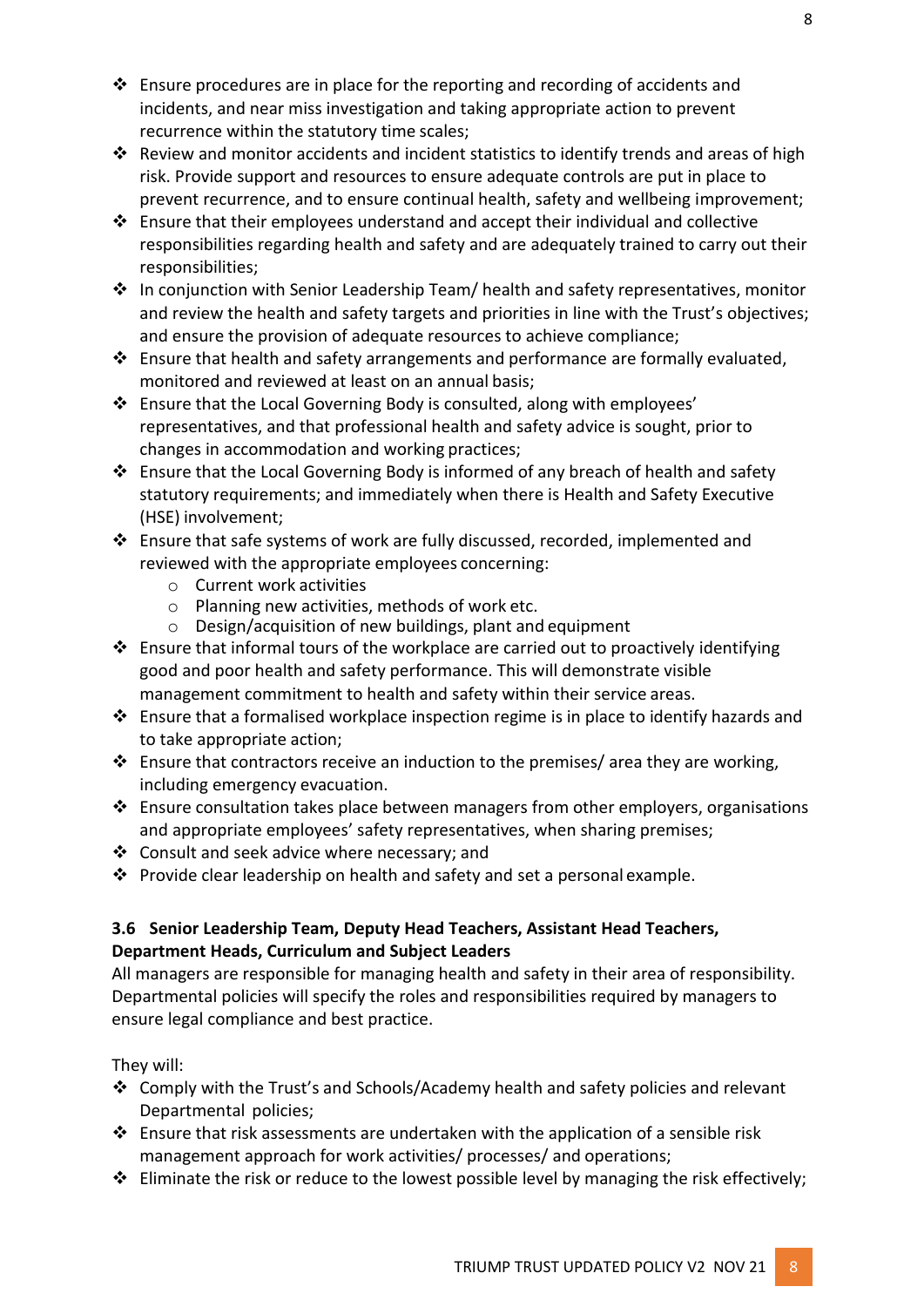- ❖ Ensure that all employees are familiar with the relevant risk assessment findings, control measures, safe systems of work, and local arrangements;
- ❖ Set up and maintain safe, healthy working conditions;
- ❖ Provide all new starters with a health and safety induction;
- ❖ Audit and monitor safe working practices and procedures;
- ❖ Ensure that procedures and training programs are set up and maintained for all employees;
- ❖ When designing, buying and using new equipment ensure that health, safety and wellbeing is considered as part of the risk assessment process;
- ❖ Ensure that new, reviewed or changed processes and services are assessed for risks before they are put into practice;
- ❖ Ensure that accidents, incidents and near misses are reported and investigated, where necessary, so that appropriate action can be taken to prevent a recurrence;
- ❖ Ensure that contractors and other people's activities (for example, employees from other service areas) are monitored;
- ❖ Ensure that all employees, including safety representatives, can carry out their responsibilities, and encourage them to work with managers to promote an attitude of safe working across the Trust;
- ❖ Ensure that a formalised workplace inspections regime is in place to identify hazards and to take appropriate action;
- ❖ Ensure that contractors receive an induction to the premise/ area in which they are working.
- ❖ Ensure consultation takes place between, other organisations and appropriate employees' safety representatives, when sharingpremises.
- **❖** Provide clear leadership on health and safety and set a personal example.

# **3.7 Employees**

All employees, including those with managerial responsibilities, have an important role to play in effective health and safety management. All employees have a responsibility to:

- ❖ Take reasonable care, while at work, to ensure that they do not endanger either themselves or anyone else who might be affected by their actions or omissions.
- ◆ Co-operate with their employer or other person in respect of their health and safety duties and follow all instructions (written and verbal) to protect their own and other people's health and safety.
- ❖ Not misuse or interfere with any safety equipment and/or protective clothing provided and avoid improvisation in any form, which could create unnecessary risks to health and safety.
- ❖ Ensure that plant and equipment is in a safe condition, before use and familiarize themselves with all relevant processes, materials and substances and use as advised. Report any defects, loss or damage to their manager.
- ❖ Be aware of their capabilities and competence, both physically and mentally and inform a manager if they feel unable to continue with their duties.
- $\triangleleft$  Always behave appropriately in the workplace and not get involved in any horseplay.
- ❖ Avoid taking short cuts or changing work activities, which could create unnecessary risks to their health and safety. Use all safety equipment and/or personal protective equipment that is provided.
- ❖ Report all accidents, incidents (including incidents of violence, diseases and dangerous occurrence), near misses, as well as unsafe methods of work, unsafe conditions/tools/ plant/ equipment/ premises/ appliances/ practices, and concerns about health, safety or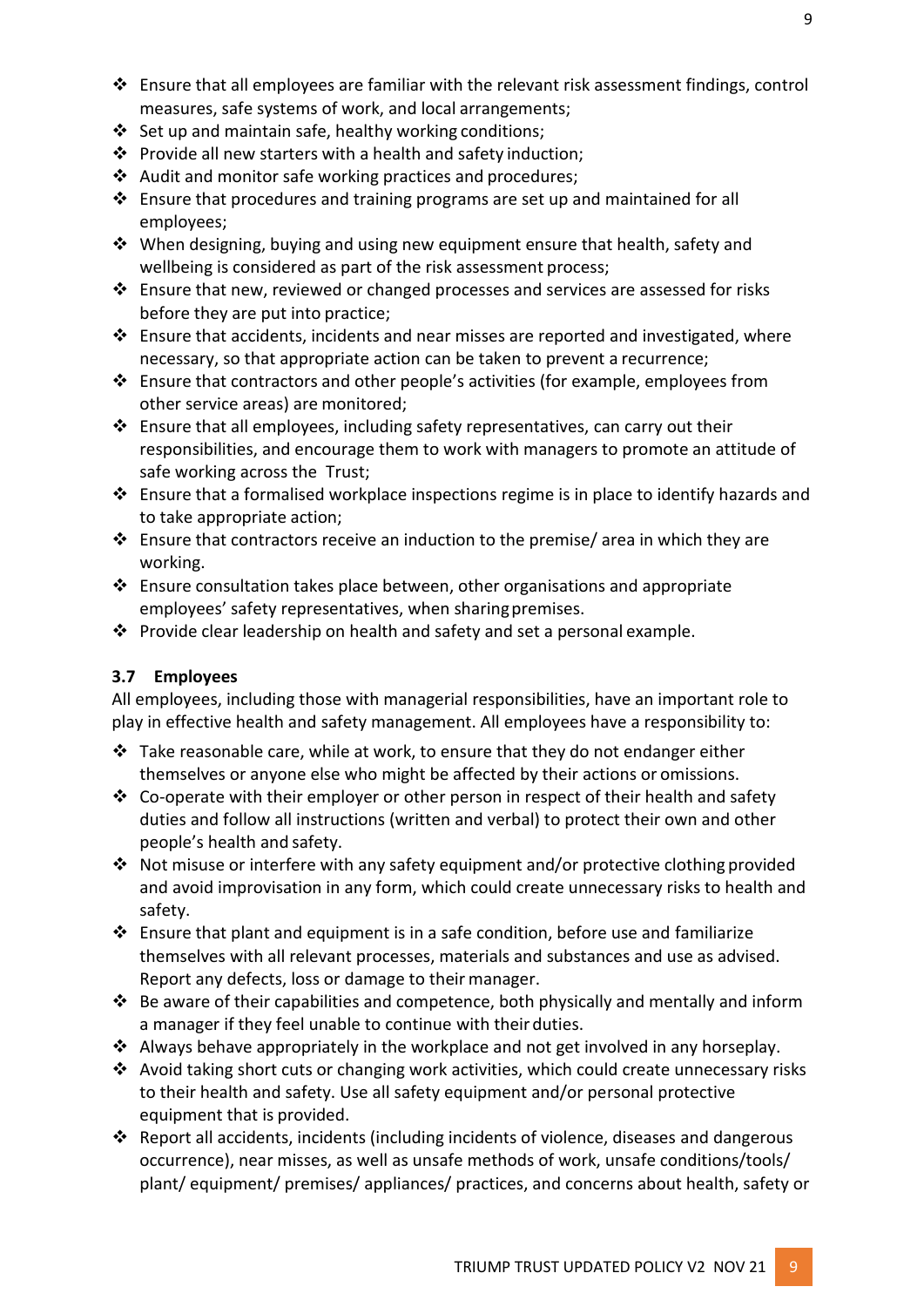wellbeing to their manager, even if an injury was notsustained.

- $\dots$  Be familiar with any health and safety policies, procedures, risk assessments or any other health and safety documentation, applicable to them and their work. Follow all instructions therein (whether verbal or written).
- ❖ Be appropriately dressed for their working environment and activity.
- ❖ Be aware of the first aid provision at their workplace and understand the fire/emergency evacuation and fire prevention procedures, position of fire alarms and equipment and participate in drills as required.
- ❖ Take part in health and safety training and development as necessary.
- ❖ Take part in health surveillance programs, asrequired.
- ❖ Set a good personal example in respect of health and safety.
- ❖ Make suggestions to improve health and safety.

#### **3.8 Pupils and Students**

All pupils and students are expected to behave in a manner that reflects their school's behavior policy and are expected to:

- $\clubsuit$  Take reasonable care for their own health and safety and of their peers, teachers, support staff and any other person that may be at school
- ❖ Cooperate with teaching and support staff and follow all health and safety instructions given.
- ❖ Not intentionally or recklessly interfere with or misuse anything provided in the interests of health, safety and welfare.
- ❖ Report to a teacher or other member of school staff any health and safety concerns that they may have
- ❖ Set a good personal example in respect of health and safety.

#### **3.9 Visitors and volunteers**

The health and safety of any visitor to the Trust or any of its schools and volunteers involved in any Trust activity will be appropriately assessed with the implementation of adequate control measures. All visitors to the Trust or its schools are expected to comply with the Trust's health and safety arrangements and:

- ❖ Take reasonable care for their own health and safety and that of anyone who may be affected by their activity.
- $\dots$  Cooperate with teaching and support staff and follow all health and safety instructions given.
- ❖ Not intentionally or recklessly interfere with or misuse anything provided in the interests of health, safety and welfare.
- ❖ Report any health and safety concerns that they may have to a member of staff.

#### **3.10 Shared site users**

Where two or more employers share a workplace, each employer shall co-operate with the other employers concerned to enable them to comply with their duties under health and safety legislation. The school as the primary site user will have the lead responsibility.

All shared users of the school site must agree to:

- ❖ Co-operate and co-ordinate with the school on health and safetymatters
- ❖ Provide information relating to any additional risks or procedures which will be newor unusual to those of the school that may arise from their activities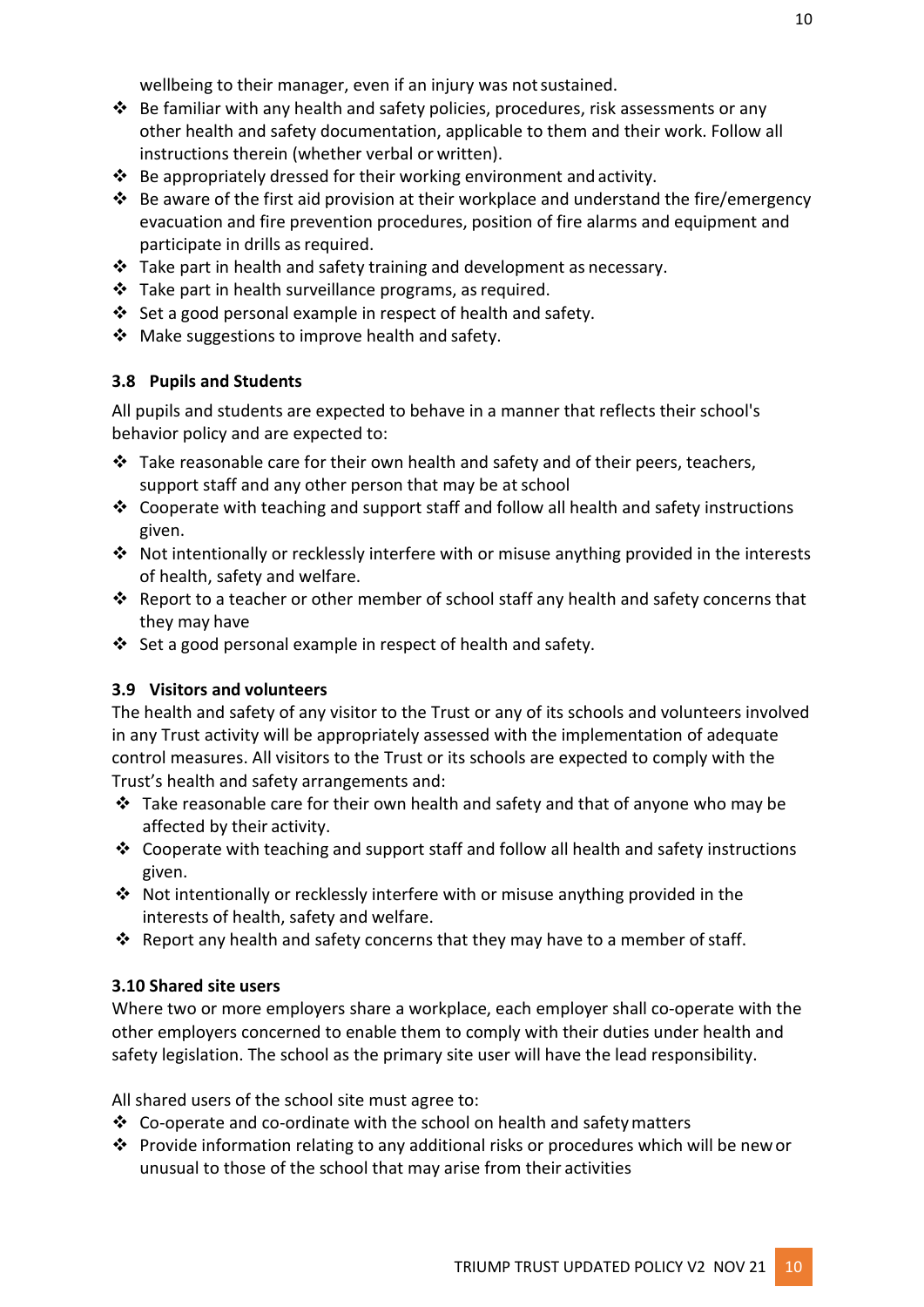- ❖ Maintain a standard of health and safety which is reasonably practicable and at least equivalent to the standard maintained by the Trust or school to ensure the health, safety and welfare of all staff and users
- ❖ Meet the insurance requirements of the Trust.
- ❖ Familiarise themselves with and communicate to their employees/users about the Trusts of school's health and safety arrangements

The school will ensure that:

- ❖ Premises are in a safe condition for the purpose of use
- ❖ Adequate arrangements for emergency evacuation are in place and communicated
- ❖ Users are consulted with on health and safetymatters
- ❖ The school's health and safety arrangements are disseminated to shared users

# **3.11 Lettings**

The schools have lettings policies that are referenced within the appendices of this policy. The policy covers procedures for fire evacuation and security arrangements and the requirements relating to accident, assault and near miss reporting requirements and the provision of first aid.

Persons/organisations letting the site must agree to:

- ◆ Co-operate and co-ordinate with both the Trust and/or school on health and safety matters
- ❖ Agree to the terms of the lettings policy in relation to health and safety arrangements
- ❖ Provide information relating to any additional risks or procedures which will be newor unusual to those of the school that may arise from their activities

The school will ensure that:

- ❖ Premises are in a safe condition for the purpose of use
- ❖ Health and safety arrangements are detailed in the lettings policy and that these are fully explained and communicated.
- ❖ Adequate arrangements for emergency evacuation are in place and communicated

# **4.0 ARRANGEMENTS**

The following arrangements have been agreed and adopted by The Multi-Academy Trust to ensure that the Board, Governors and Head Teacher's and Senior Management Team fulfil their responsibilities and provide the foundation for securing the health and safety of employees, and all users of the site.

# **4.1 Setting health and safety objectives**

The CEO, Board of Trustees, Governors and Head Teachers will specifically review progress of health and safety objectives at the annual meeting of the Local Governing Body (this may be included as part of the Head Teachers report to governors). Where necessary health and safety improvements will be identified and included within the school's action plan.

# **4.2 Provision of health and safety training**

The Trust, Board, Governing Body, Local Governing Bodies and Head Teachers will consider health and safety training on an annual basis in line with the Trust's and school's health and training matrix focusing on mandatory training as a priority.